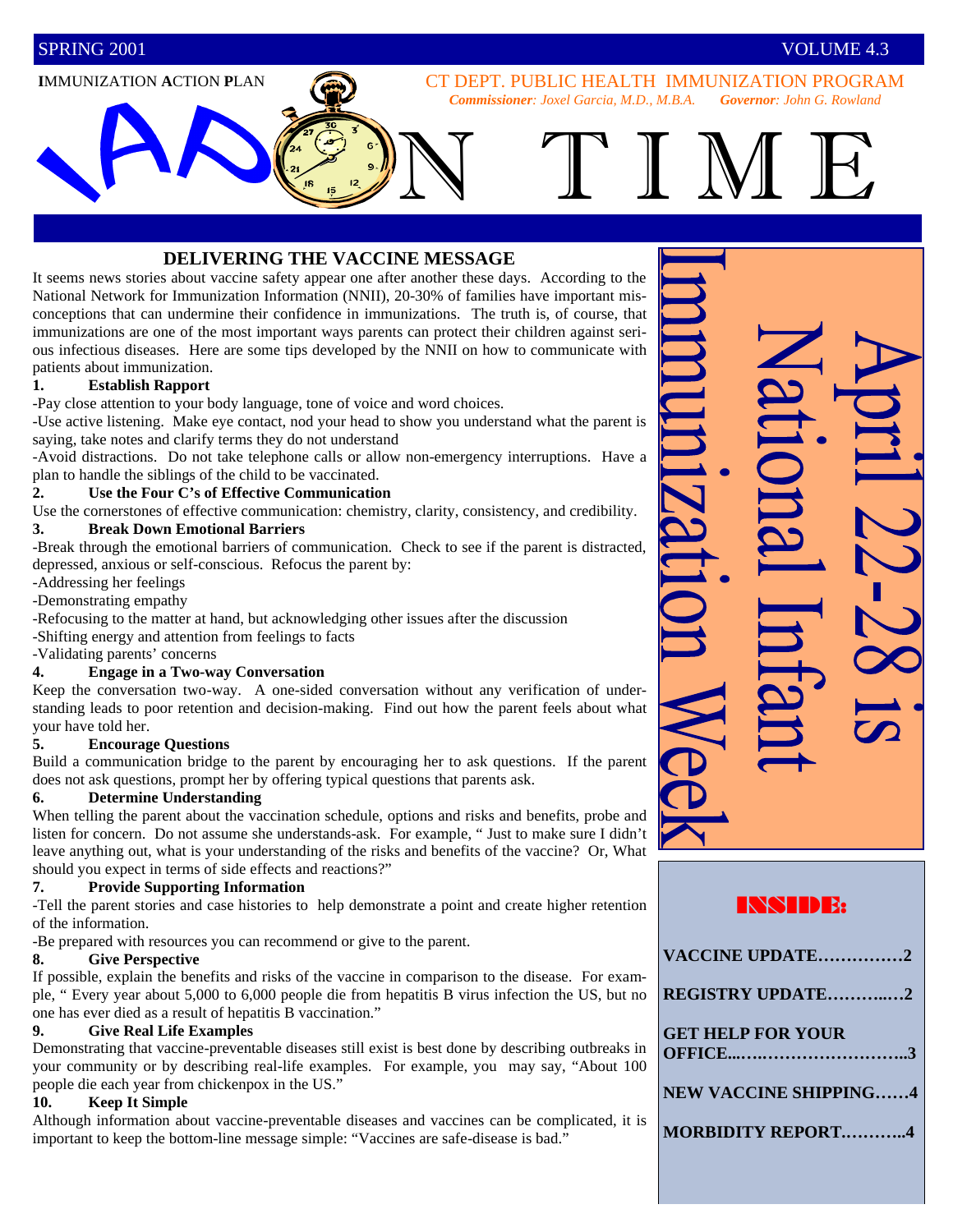

# **DTaP, Td, and DT**

The vaccine supply for the DTaP, Td, and DT vaccines i s extremely vulnerable due to the recent market departure of vaccine manufacturer Wyeth-Lederle. The company (Wyeth) has formally announced that they will no longer produce the DTaP, DT, or Td vaccines. Since this departure was not anticipated by the other vaccine manufactures, it has exacerbated the DTaP situation. Currently there are only two manufactures, GlaxoSmithKline (recently merged) and Aventis Pasteur, producing this vaccine In the U.S. market, 100 percent of the tetanus and diphtheria will come from Aventis Pasteur's production lines. Approximately 50-60 percent of the DTaP product will come from GlaxoSmithKline and the remainder will come from Aventis.

 Currently, both GlaxoSmithKline and Aventis Pasteur have back orders to fill for the DTaP vaccine; however, the companies are experiencing delays in filling those orders. Vaccine is being prorated/apportioned out by GlaxoSmithKline and Aventis. Both companies believe they will be able to meet national demand for 2001. Since Aventis Pasteur has one production line for DT, DTaP, and other tetanus containing products, they must be selective in what they produce. In order to alleviate some of the production capacity issues, the company hopes to get their DTaP vaccine in Canada licensed for use in the United States.

 **On March 8, 2001, the Food and Drug Administration (FDA) approved the newly formulated version of Tripedia, a diphtheria and tetanus toxoid and acellular pertussis (DTaP) vaccine without preservative and with only a trace amount of thimerosal.** The company plans to transition to the new product within the next month or so which means they will still have some thimerosal-containing vaccine in their supply. Although it is not guaranteed, Aventis expects to provide only the thimerosal-free product as early as May or June 2001

## د پن

#### **Varicella**

As of January 1, 2001, varicella has been added as a reportable disease and will be included on the Preventative Diseases (PD 23) report form. The state Immunization Program will be conducting surveillance based on all cases reported. A letter has been mailed to all local health departments, schools and day cares about the new disease reporting requirement. Those reporting cases must report demographic data as well as vaccination status on every case. The state epidemiology newsletter "Connecticut Epidemiologist" will include the new reporting requirements. Surveillance for chickenpox will allow the Immunization Program to determine incidence by age and to monitor trends over time; recognize and respond to outbreaks; and determine risk factors for infection in children and adults in the vaccine era.

#### **Hepatitis A**

The state Immunization Program will be working with local health departments and colleges around the state in the next few months to begin offering hepatitis A vaccine to high risk individuals (men who have sex with men, & students traveling to areas endemic with hepatitis A disease). Hepatitis A vaccine is administered in a 2 dose series with the second dose being given 6-12 months after dose number one.

# **PCV7**

Due in part to spending cap considerations, the Governor's proposed budget for the next two years has NO provision for the purchase of the childhood pneumococcal conjugate vaccine, Prevnar. Thus, for the time being the Immunization Program will continue to distribute vaccine only for use with VFC-eligible children under 2 years of age.

#### **REGISTRY UPDATE**



The major focus of the Connecticut Immunization Registry and Tracking System (CIRTS) for the first quarter of 2001 will be to collect and input "cleanup" immunization data on children born in 1998. From this cleanup, CIRTS will generate immunization status reports for every practice in the state. Immunization re-

ports based on children in the registry can also be generated by town or city. Children born in this birth cohort (1998) should now be series complete with their immunizations. These reports will be exciting and interesting as they will represent most of the children born in the state in 1998. Prior to this birth cohort, only children who were on Medicaid Managed Care were

| <b>USEFUL IMMUNIZATION</b><br><b>WEBSITES</b> | www.hepnet.com                        |
|-----------------------------------------------|---------------------------------------|
|                                               | Medline                               |
| <b>Immunization Action Coalition</b>          | www.medportal.com                     |
| and Hepatitis B Coalition                     |                                       |
| www.immunize.org                              | <b>National Vaccine Program Of-</b>   |
|                                               | fice                                  |
| <b>CDC</b> Home Page                          | www.cdc.gov/od/nvpo                   |
| www.cdc.gov                                   |                                       |
|                                               | The Institute For Vaccine Safety      |
| <b>National Immunization Program</b>          | www.vaccinesafety.edu                 |
| www.cdc.gov/nip                               |                                       |
|                                               | American Public Health Assoc.         |
| Morbidity and Mortality weekly                | www.apha.org                          |
| <b>Report (MMWR)</b>                          |                                       |
| www.cdc.gov/epo/mmwr.html                     | <b>American Academy of Pediatrics</b> |
|                                               | www.aap.org                           |
| Medscape                                      |                                       |
| www.medscape.com                              | Vaccine Education Center at The       |
|                                               | Children's Hospital of Philadel-      |
| <b>National Foundation For Infec-</b>         | phia                                  |
| tious Diseases                                | www.vaccine.chop.edu                  |
| www.nfid.org                                  |                                       |
|                                               |                                       |
| <b>Hepatitis Information Network</b>          |                                       |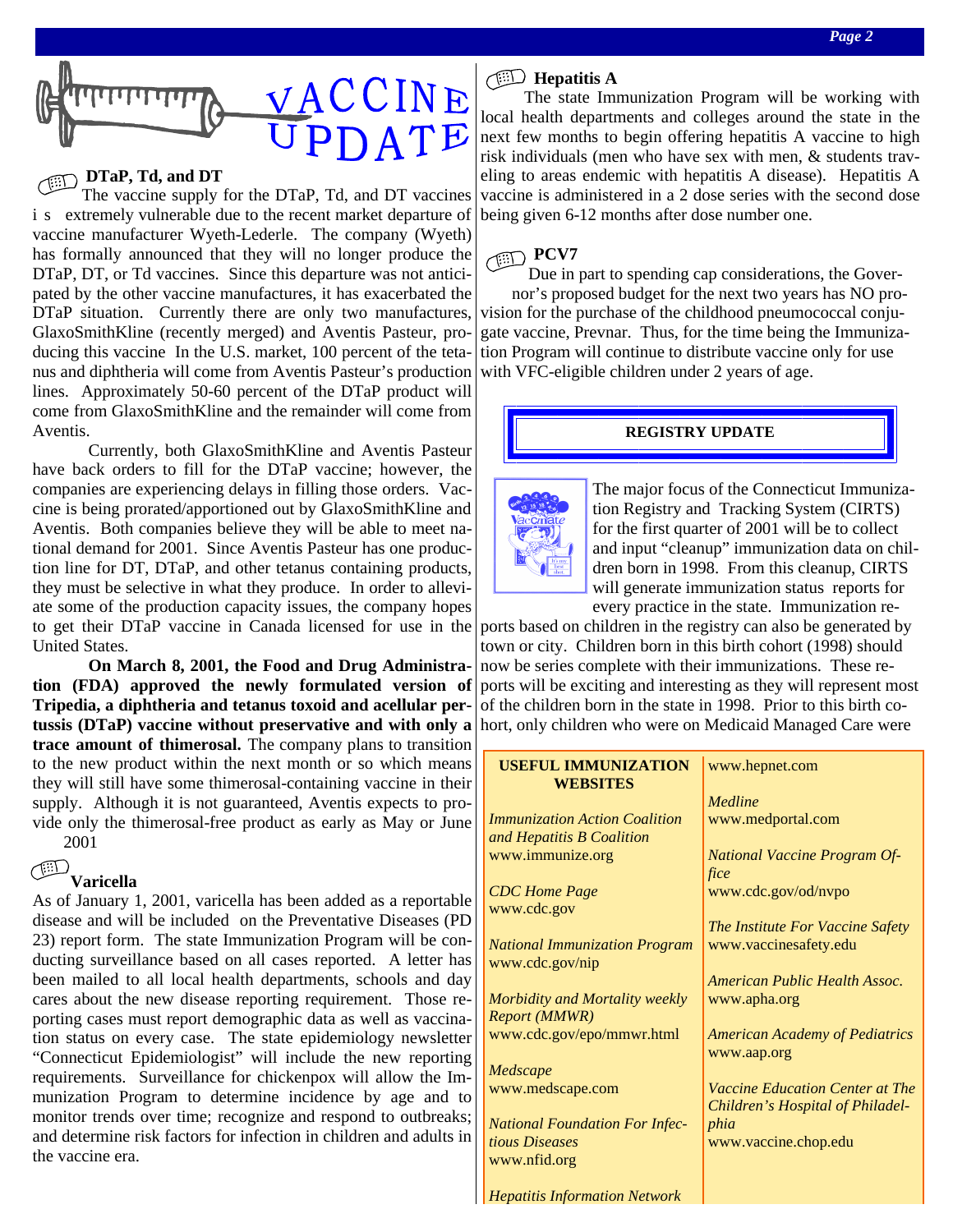## *Attention all hospitals, and immunization providers……*

If you haven't been acquainted with these folks in the past, then say hello to your new immunization consultants otherwise known as **IAP Coordinators**. These specialists are skilled in helping YOU increase immunization rates and increase awareness of immunization among parents. There can be great difficulty in reaching populations at risk for under-immunization. These folks are here to help. *(See side bar)*

| ♦                        | For <b>hospitals</b> they will:<br>Provide state-developed packets of child health in-<br>formation for new moms | For <b>providers</b> they will help raise immunization rates in<br>your practice/clinic by: |                                                                                                                                                   |  |
|--------------------------|------------------------------------------------------------------------------------------------------------------|---------------------------------------------------------------------------------------------|---------------------------------------------------------------------------------------------------------------------------------------------------|--|
| $\Diamond$               | Help educate staff regarding the statewide immuni-<br>zation registry (CIRTS), and provide enrollment<br>forms   | ♦<br>♦                                                                                      | Identifying and conducting outreach on children<br>who appear to be late with immunizations<br>Helping to develop a reminder/recall system to en- |  |
| $\Diamond$<br>$\Diamond$ | Give in-services to new moms about the immuniza-<br>tion schedule                                                | ♦                                                                                           | sure a child shows up for their next appointment<br>Educating staff by providing in-services on immuni-<br>zation and/or CIRTS                    |  |
|                          | Update staff on recent developments in immuniza-<br>tion and vaccine supply                                      | ♦                                                                                           | Getting your office on-line with CIRTS and being<br>available for troubleshooting and follow-up training                                          |  |
|                          |                                                                                                                  | ♦                                                                                           | Conducting an assessment of immunization rates of<br>children in your practice with feedback*                                                     |  |
|                          |                                                                                                                  | ♦                                                                                           | Providing your practice/clinic with immunization<br>educational materials for your patients                                                       |  |
|                          |                                                                                                                  |                                                                                             | * subject to availability of IAP Coordinator                                                                                                      |  |

# **SAFEGUARD YOUR VACCINE**

Please take special precautions to safeguard your vaccine.

- $\sqrt{\phantom{a}}$  Check your temperatures twice a day. Document the temperatures on your log.
- $\sqrt{\phantom{a}}$  Maintain refrigerated vaccines at 35°-46° F (2°-8° C), with an optimal temperature of 40° F (5° C). \*
- $\sqrt{\phantom{a}}$  Maintain Varicella at 5° F (-15° C) or cooler at all times, with an optimal temperature of 0° F (-20° C). \*
- $\sqrt{\phantom{a}}$  Line your freezer with ice packs and fill empty space in your refrigerator with jugs of water.
- $\sqrt{\phantom{a}}$  Keep refrigerated vaccines in the middle shelf with a thermometer. Never store vaccines on the door.
- $\sqrt{\phantom{a}}$  Rotate your vaccine, using the shortest expiration date first.
- ∗ Vaccine stored outside these limits may be considered non-viable.



The State Immunization Program staff will begin to visit providers who participate in the Vaccines For Children Program (VFC). Altogether, 150 private and public providers of immunization will be visited. Sites were chosen from the Connecticut Immunization Registry and Tracking System (CIRTS) based on the number of children seen in each practice.

 The purpose of these visits are to meet federal requirements of assurance roles, primarily concerning vaccine accountability issues. During these site visits practices will be assessed on:

- Adherence to the Standards of Pediatric Immunization Practice
- Vaccine Storage and Handling
- State-supplied Vaccine eligibility
- Random Review of immunization records of children in the practice/clinic

 We appreciate your staff's time and cooperation during these site visits. Adherence to VFC guidelines by all participating providers will improve immunization practices and increase the likelihood that funding for new vaccines will be made available over the next few years.

#### **Local IAP Coordinators**

**Bridgeport** Vacant (203) 332-5556

**Danbury** Irene Litwak (203) 792-4120

**Hartford** Susan Vater (860) 547-1426 X7057

> **Meriden** Kate Baker (203) 630-4251

**Middletown** Barbara Ricketts (860) 704-5785

**Naugatuck Valley** Kim Blount (203) 924-9548

**New Britain** Ramona Anderson (860) 612-2777

**New Haven** Jennifer Rich (203) 946-7485

**New London** Susan Curcio (860) 447-8322

**Northeast Region** Janet Johnson (860) 928-6541 X2013

> **Norwalk** Pam Bates (203) 854-7728

> **Stamford** Marge Kappas (203) 977-5098

> **Torrington** Sue Sawula (860) 489-0436

> **Waterbury** Randy York (203) 574-6880

> **West Haven** Betty Murphy (203) 937-3665

> **Windham** Karin Davis (860) 423-4534



# *Page 3*